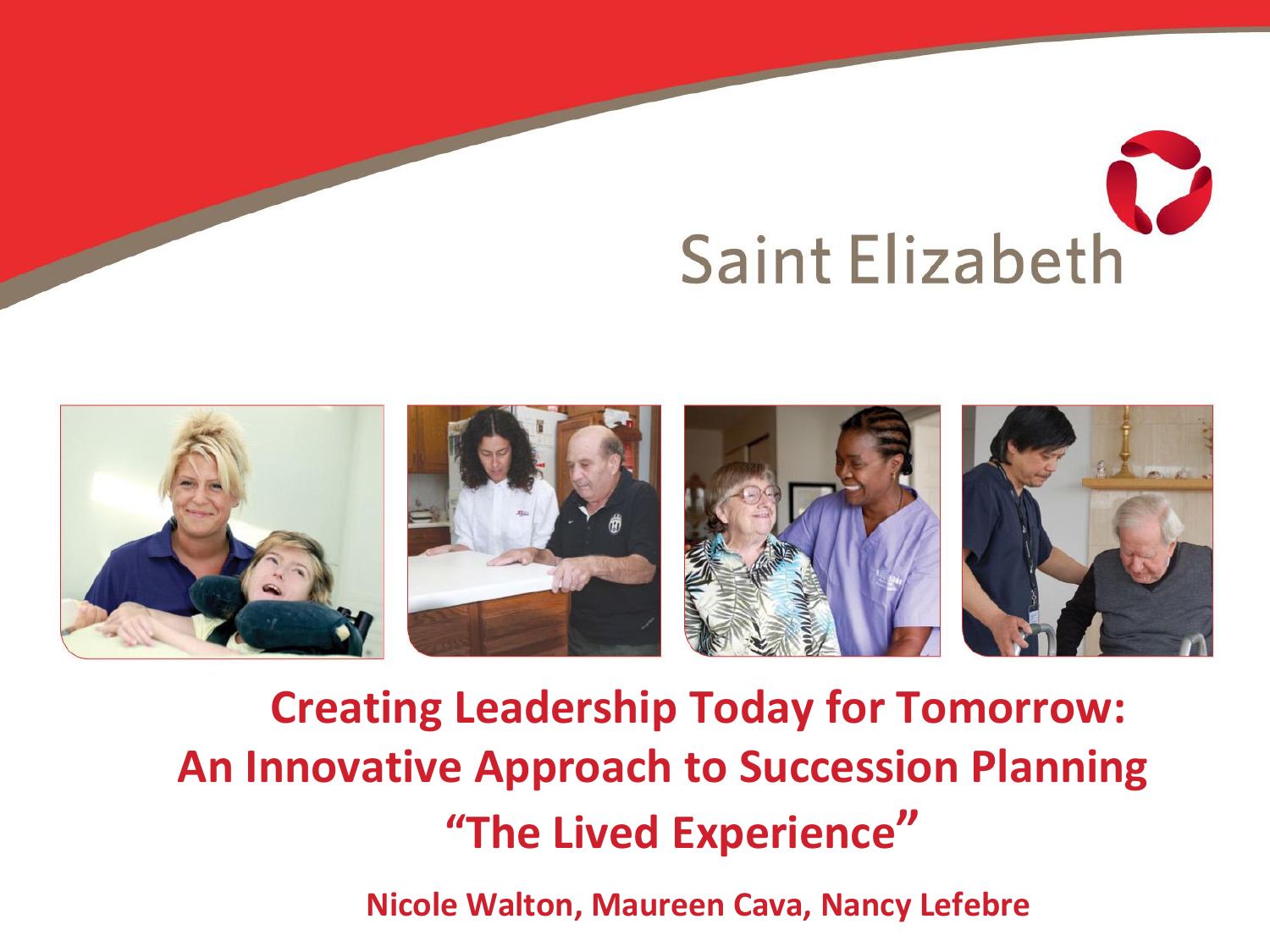

# Project Rationale

- **Aging Workforce**
- **Average Age**
- **A** Talent Shortage
	- $\star$  Aging population
	- $\hat{\mathbf{x}}$  Increased demand for care
	- $\star$  RNs 46.1 years
	- $\hat{\mathbf{x}}$  RPNs 44.7 years

Source: College of Nurses of Ontario 2007,2008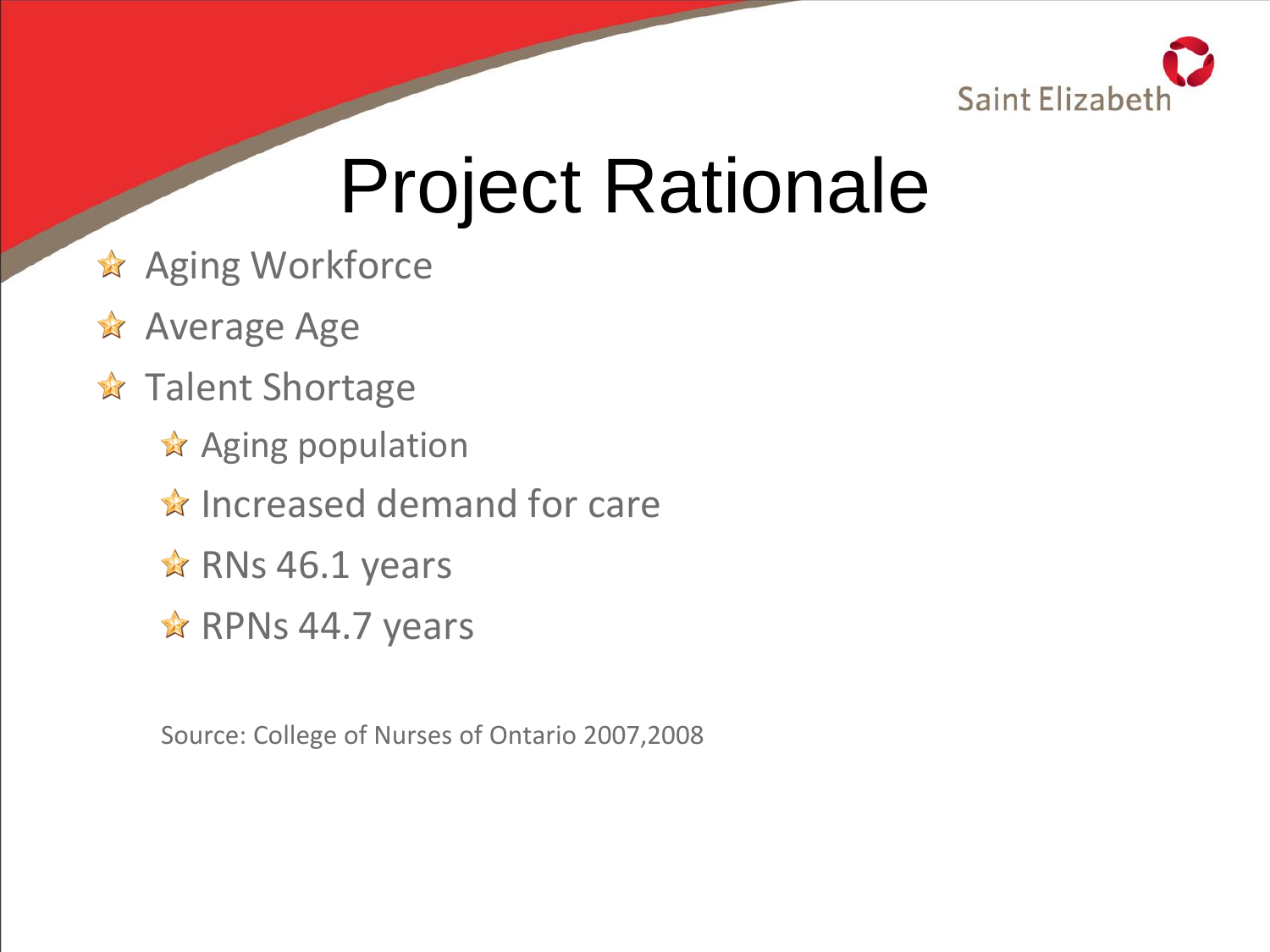

# Project Rationale

#### **★** Evolving health care system

 $\hat{\mathbf{x}}$  New challenges, new perspective, new solutions

**★** Creative approaches are needed to sustain leadership throughout the health care system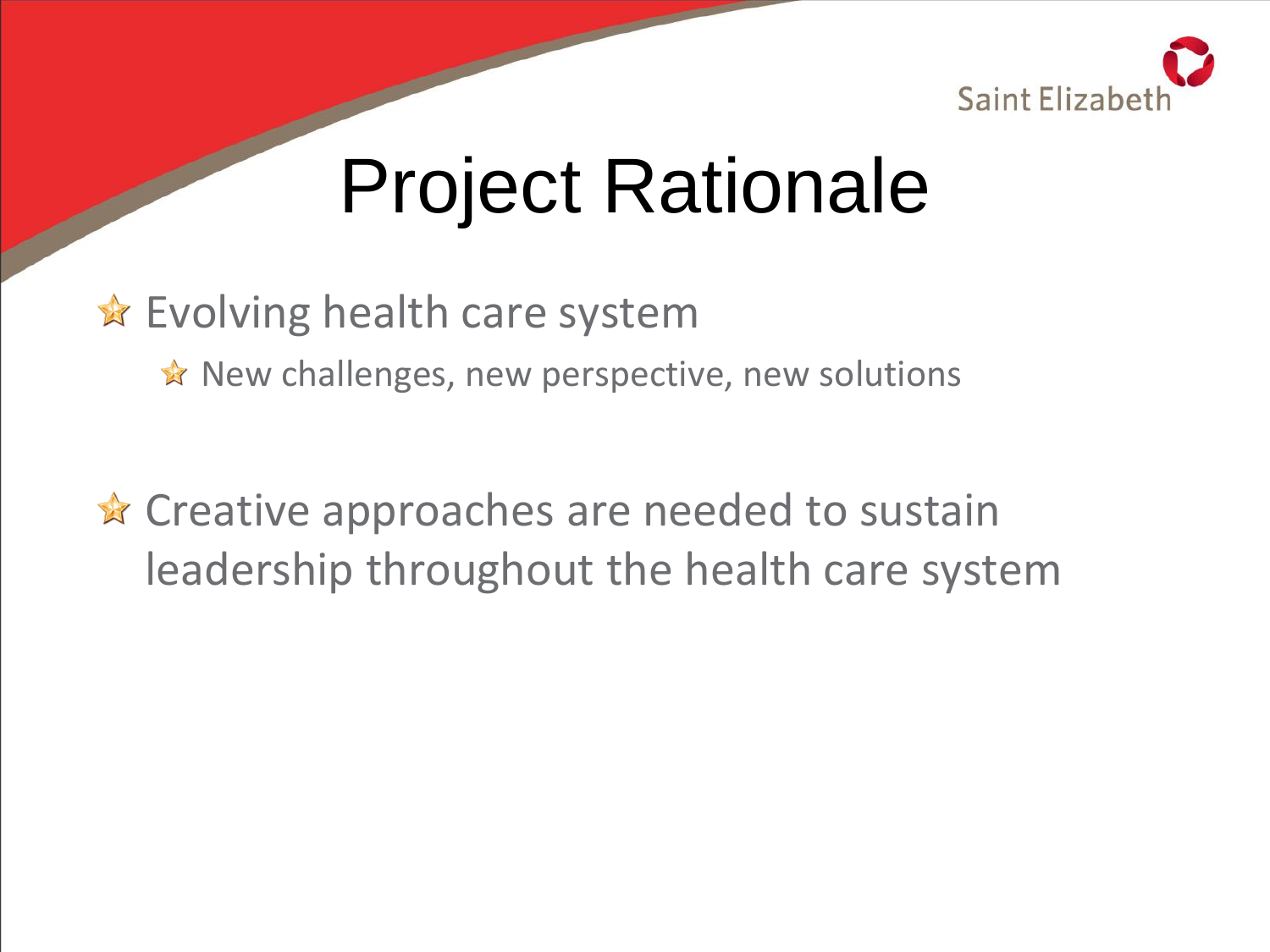

Succession planning is necessary in order to *stay ahead of the curve,* as this approach is not about job placement and filling current vacancies, but about skill development and developing a pool of talent to draw from.

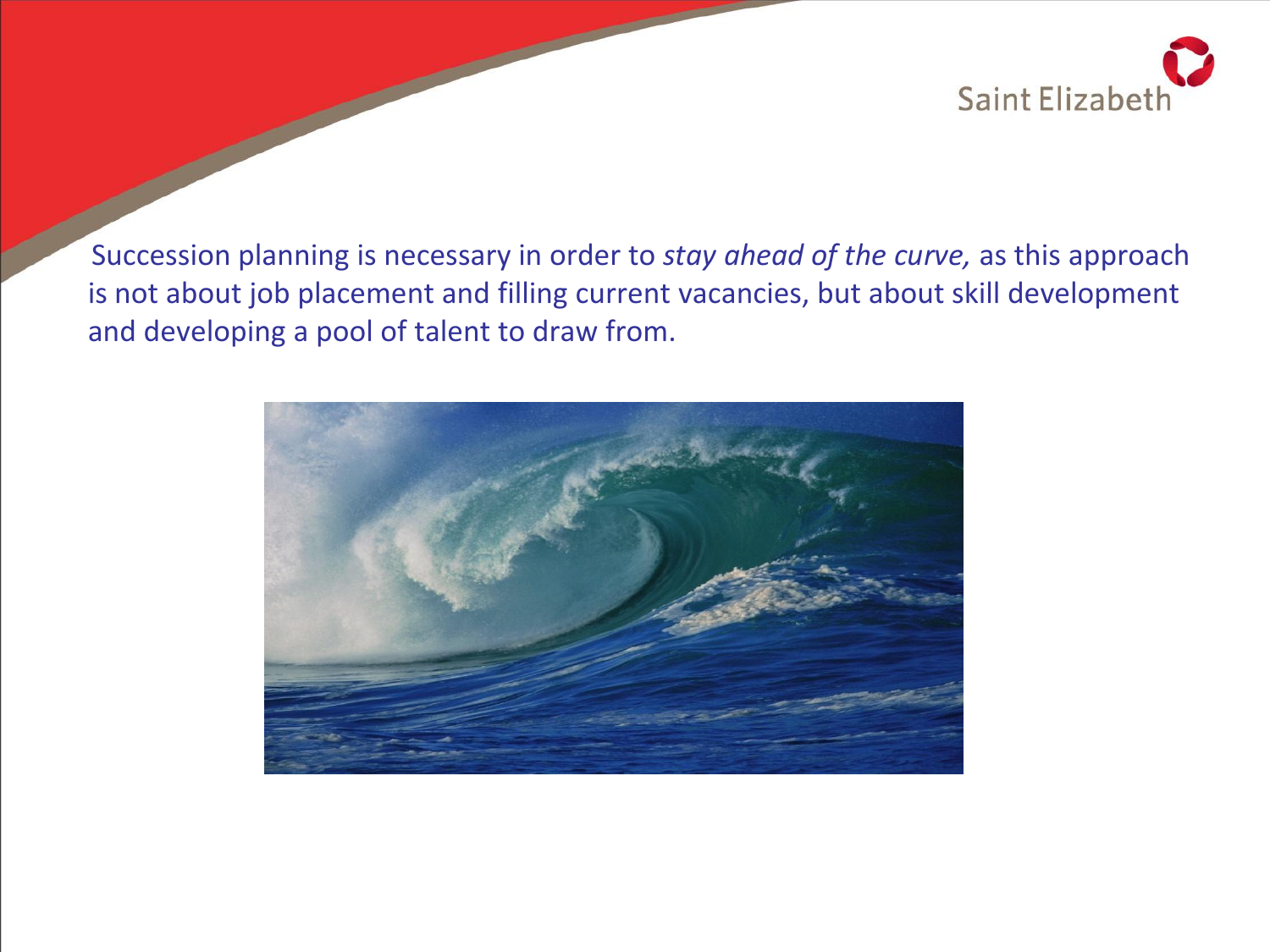

# Project Overview

- $\hat{\mathbf{x}}$  A unique partnership to support leadership succession planning in the Community, Public Health and Ambulatory Care sectors
- **★ Pilot Project: April 2008 to February 2009**
- **★** Funding from HealthForce Ontario
- **★** Evaluation and renewal 2009 to 2010
- **★** Relaunched 2010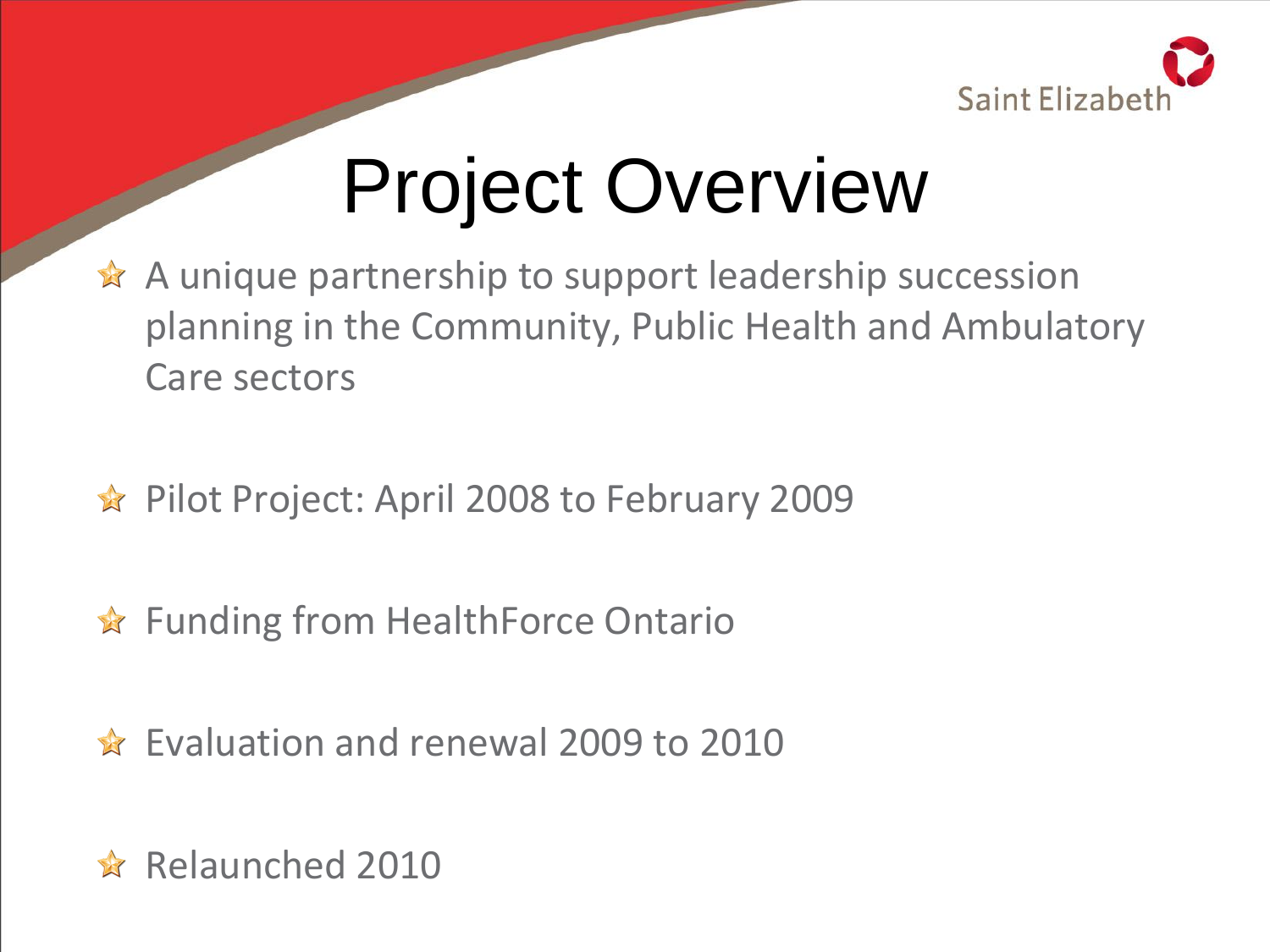

# Project Partners; Advisory Committee

- **★** Saint Elizabeth, Toronto Public Health, Women's College Hospital
- **★ Role of Advisory Committee** 
	- $\bigstar$  Develop project proposal
	- ★ Develop leadership competencies and course work in collaboration with education institutes and facilitators
	- $\mathbf{\hat{x}}$  Select participants
	- **★** Participate in orientation, stretch opportunities and mentoring
	- **★** Monitor overall progress of the project
	- $\triangle$  Ensure project evaluation is completed
	- **★** Determine future of program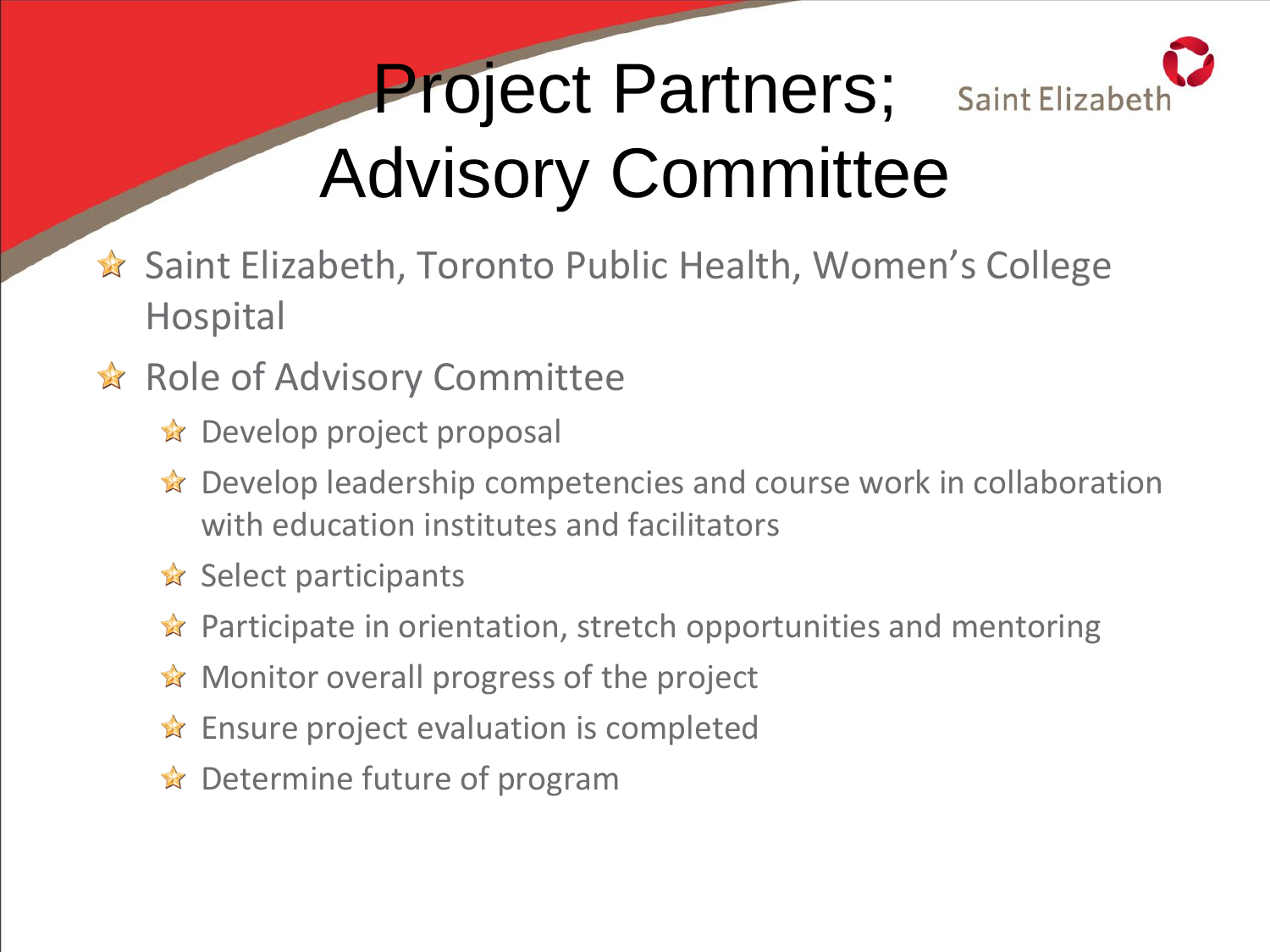

## Program Design Objectives

- $\star$  Select 30 participants 10 from each organization
- **★ Offer "stretch opportunities" in a variety of** contexts and areas of practice
- **★** Provide dedicated time for learning and formal development opportunities
- $\hat{\mathbf{x}}$  Provide mentoring opportunities
- $\star$  Create an online community of practice
- **★ Offer Mentors coaching session**
- **★ Offer Talent management/succession planning** workshop for leaders within each organization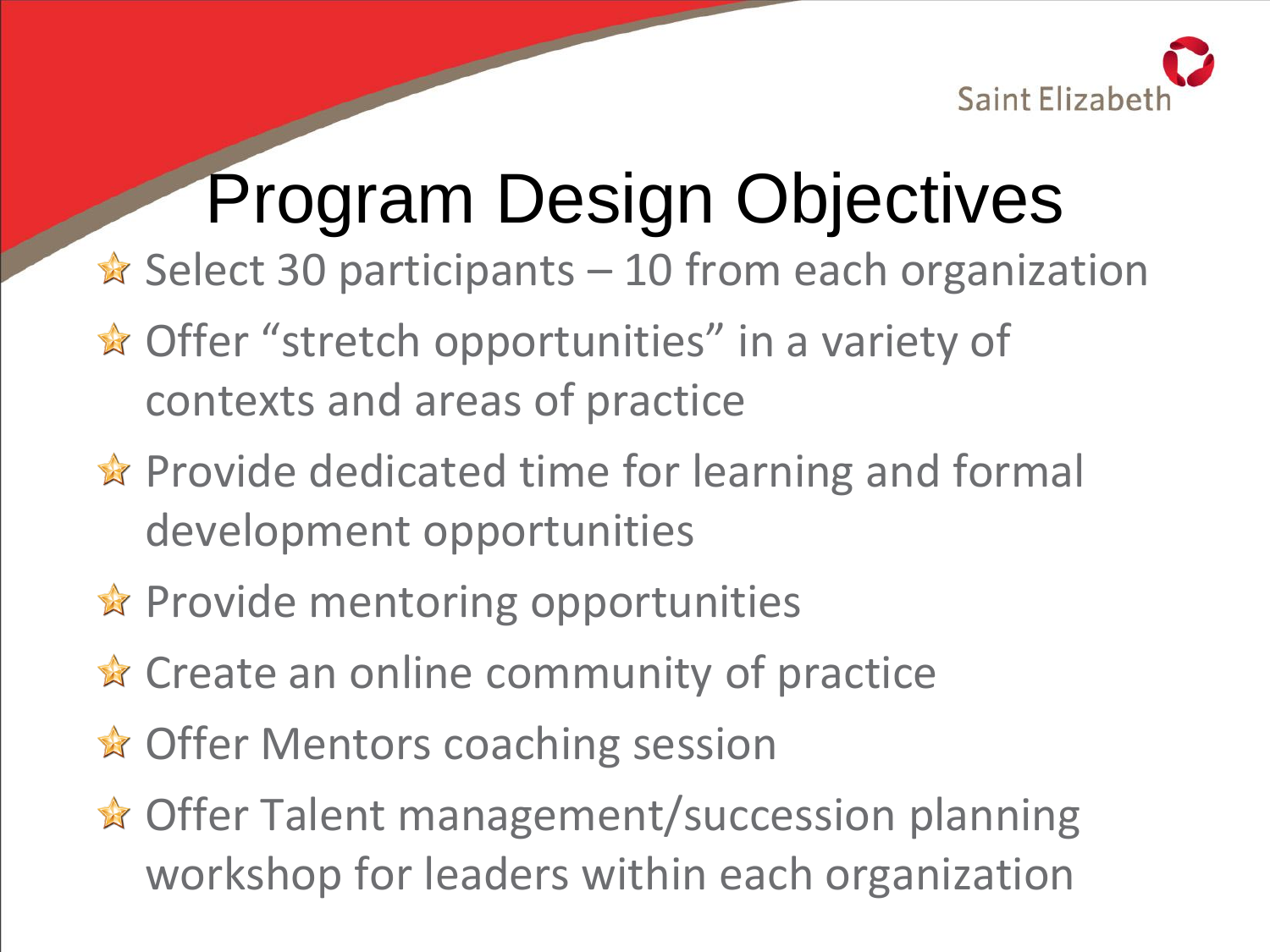

#### The Lived Experience

\* Application Process

**★ Factors Influencing the Selection Process** 

 $\star$  Application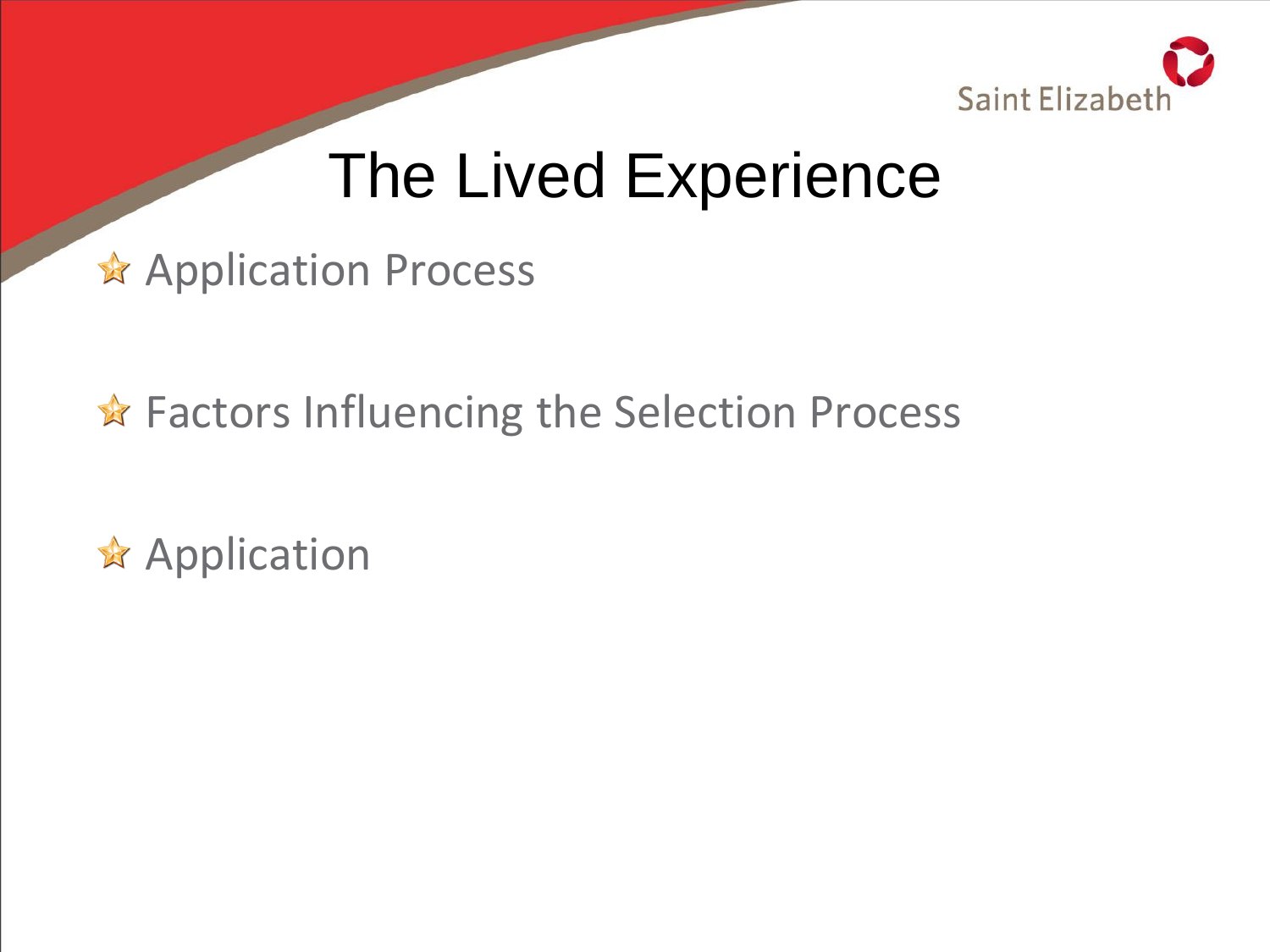

## Rules of Engagement

- **★ Have fun!**
- $\triangle$  Be fully engaged
- **★** Maintain a work-life balance
- $\hat{\mathbf{x}}$  Provide feedback and evaluation throughout the program
- **★ Communicate with your manager**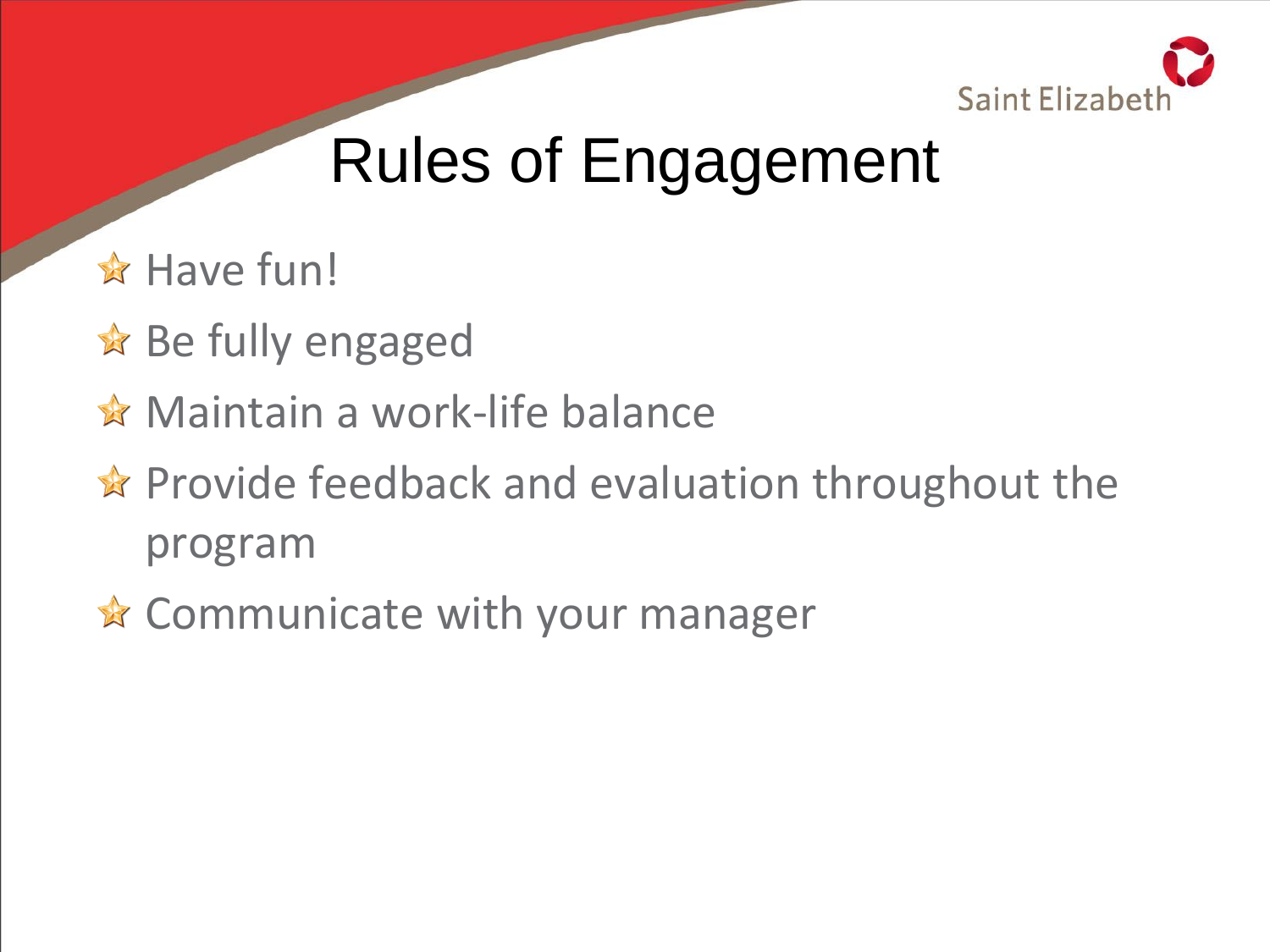

- **Assessment** 
	- **★** Leader Survey Inventory (LSI)
- **★** Customized Curriculum based on defined leadership competencies
	- $\star$  Leadership
	- **★** Developing Business Cases
	- **★** Project Management
	- **★** Change Management
- **★** Mentorship
	- ★ Mentors selected based on mentees learning plan objectives
	- $\triangle$  Consistent contact and guidance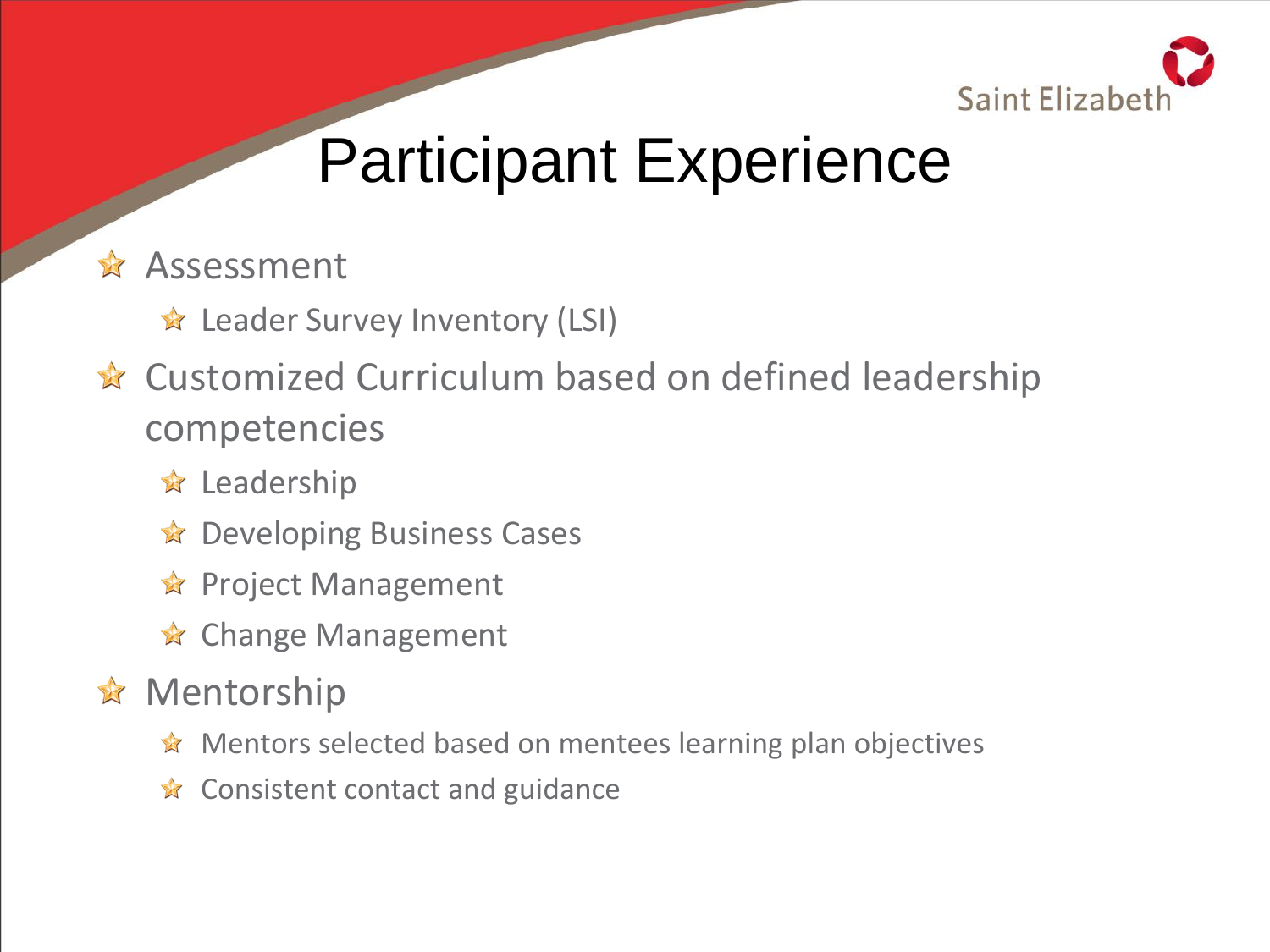

#### **★ Stretch opportunities**

- $\star$  Best learning opportunities
- **★** Exposure to corporate processes and systems
- $\triangle$  Opportunities to apply learning
	- **★ Shadow a Director/Manager**
	- $\star$  Participate/attend senior tm meetings
	- $\triangle$  Participate in special projects
- **★ Online Community of Practice**
- **★** One to one coaching session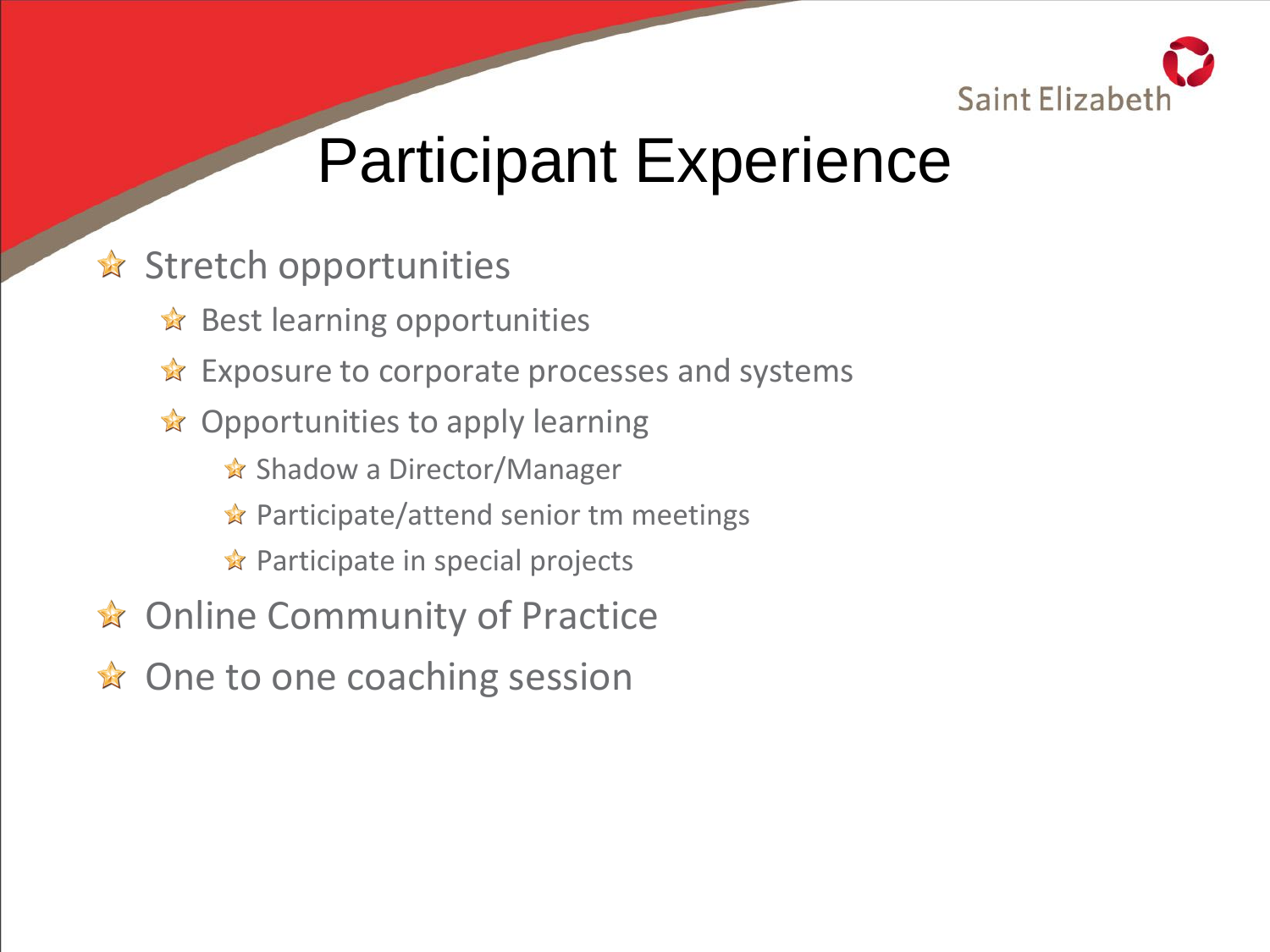

#### **&**Benefits

- $\hat{\mathbf{x}}$  Increase in skills and confidence
- **★ Career development planning**
- **A** Greater knowledge base around business development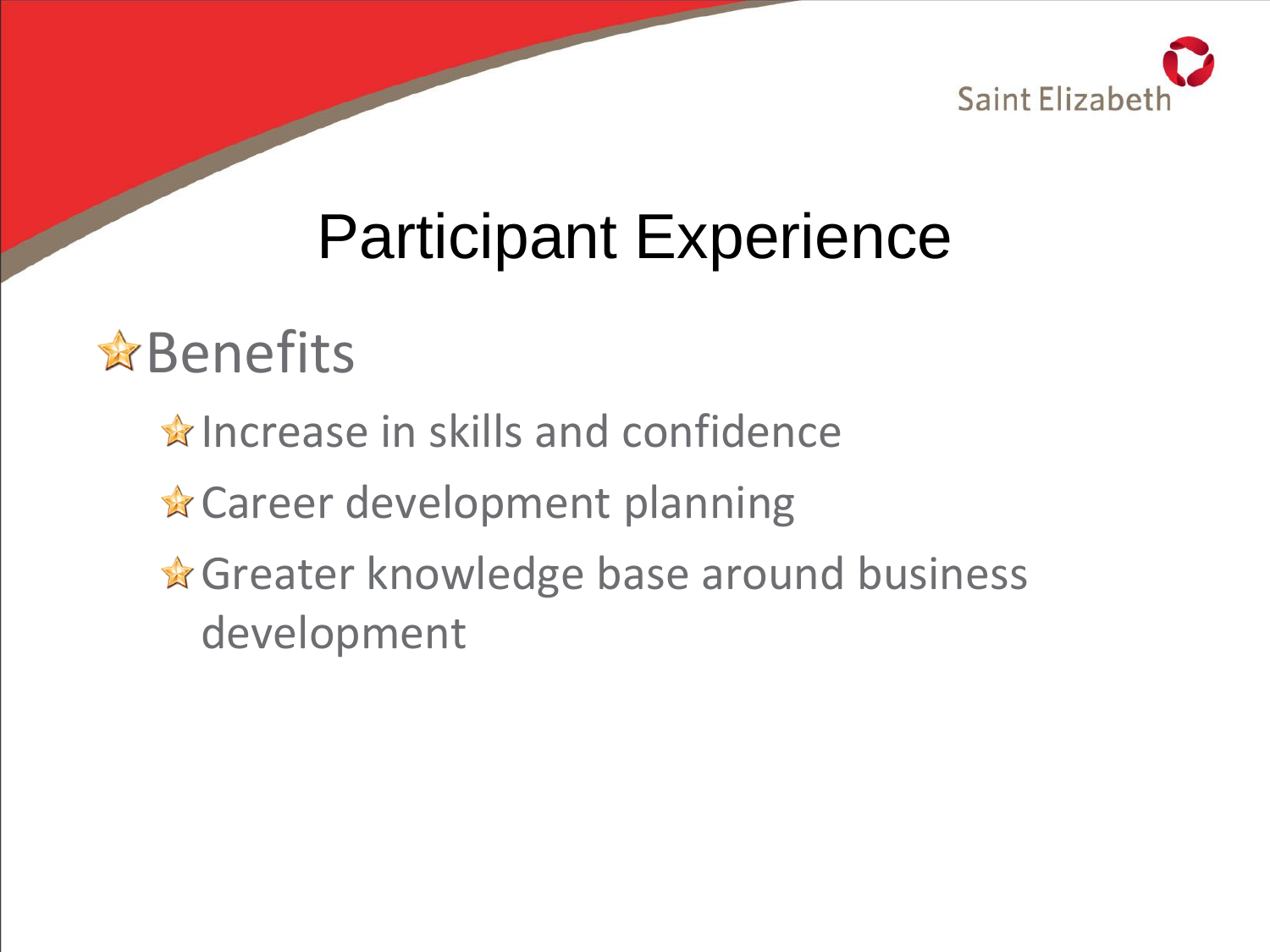

#### **A**Opportunities

**★ Leadership promotions, team leadership** positions, supervisory roles – approx 65% of candidates took on new leadership roles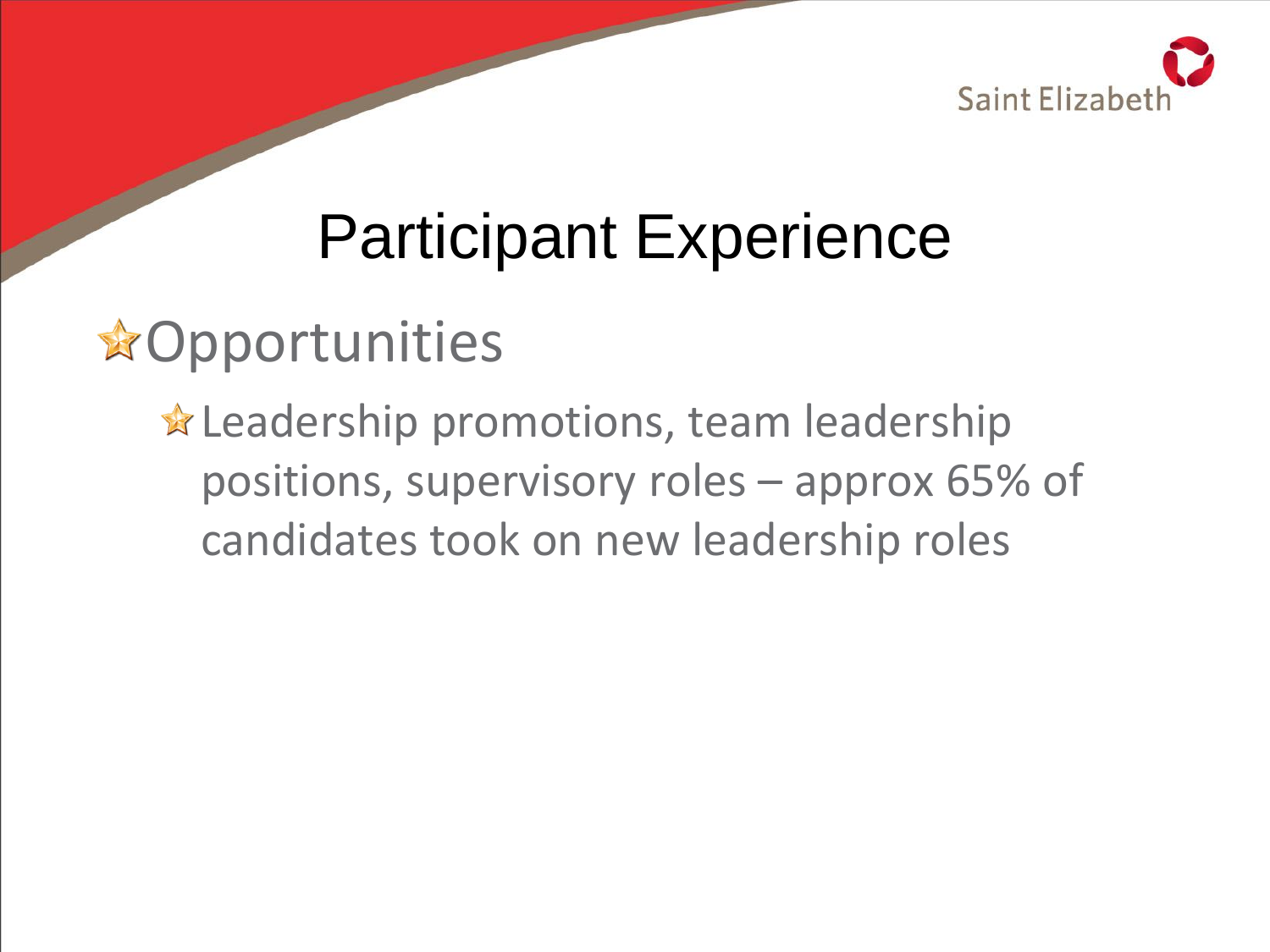

#### **A** Evaluation

- $\hat{\mathbf{x}}$  Increased capacity for human resource planning
- **★ Comprehensive planned approach for assessing** and developing leadership talent
- **★ Tool kit of best practices**